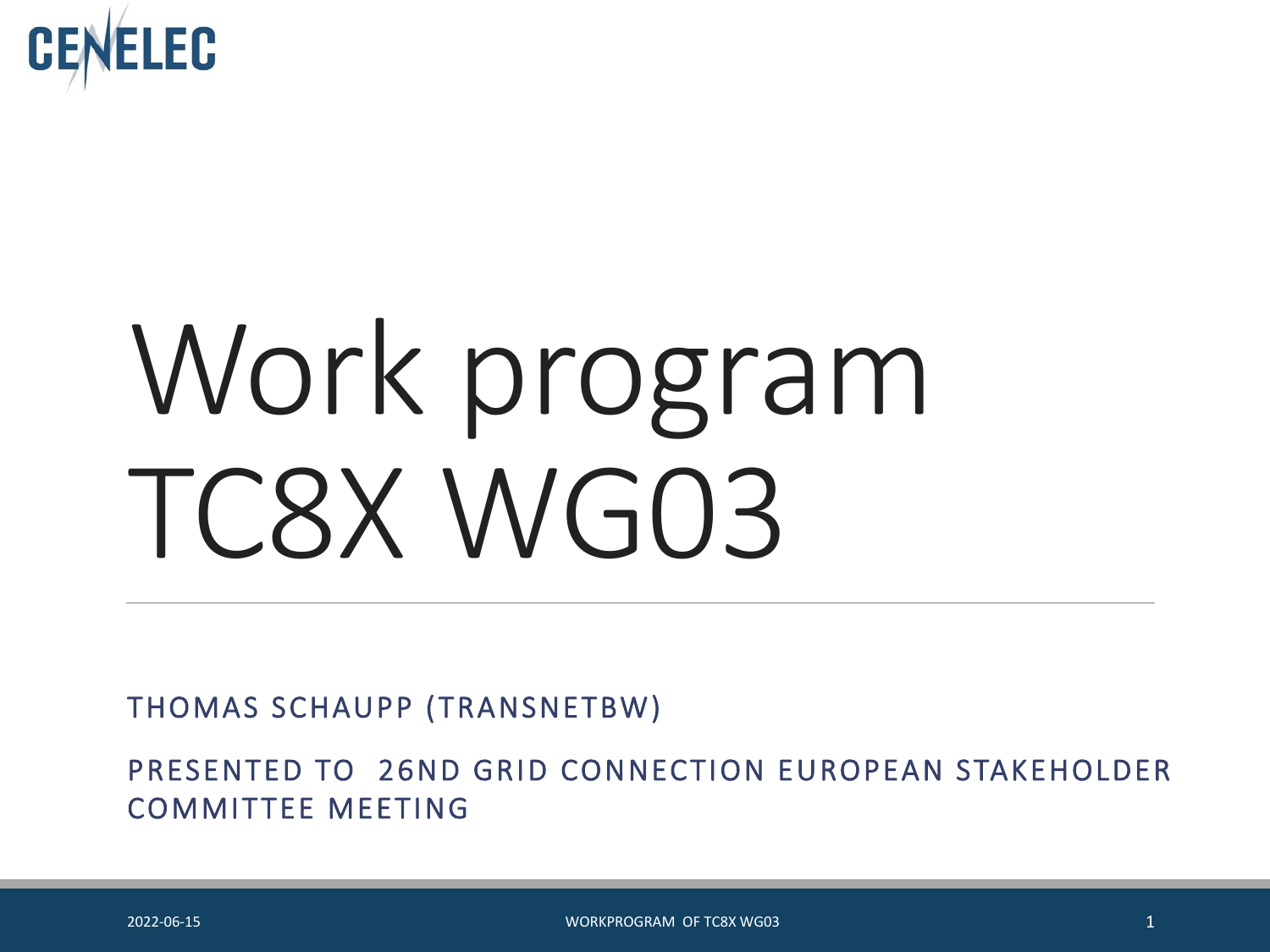

#### AGENDA

- **1 Status of EN 50549-1 and -2**
- 2 Status of draft prEN 50549-10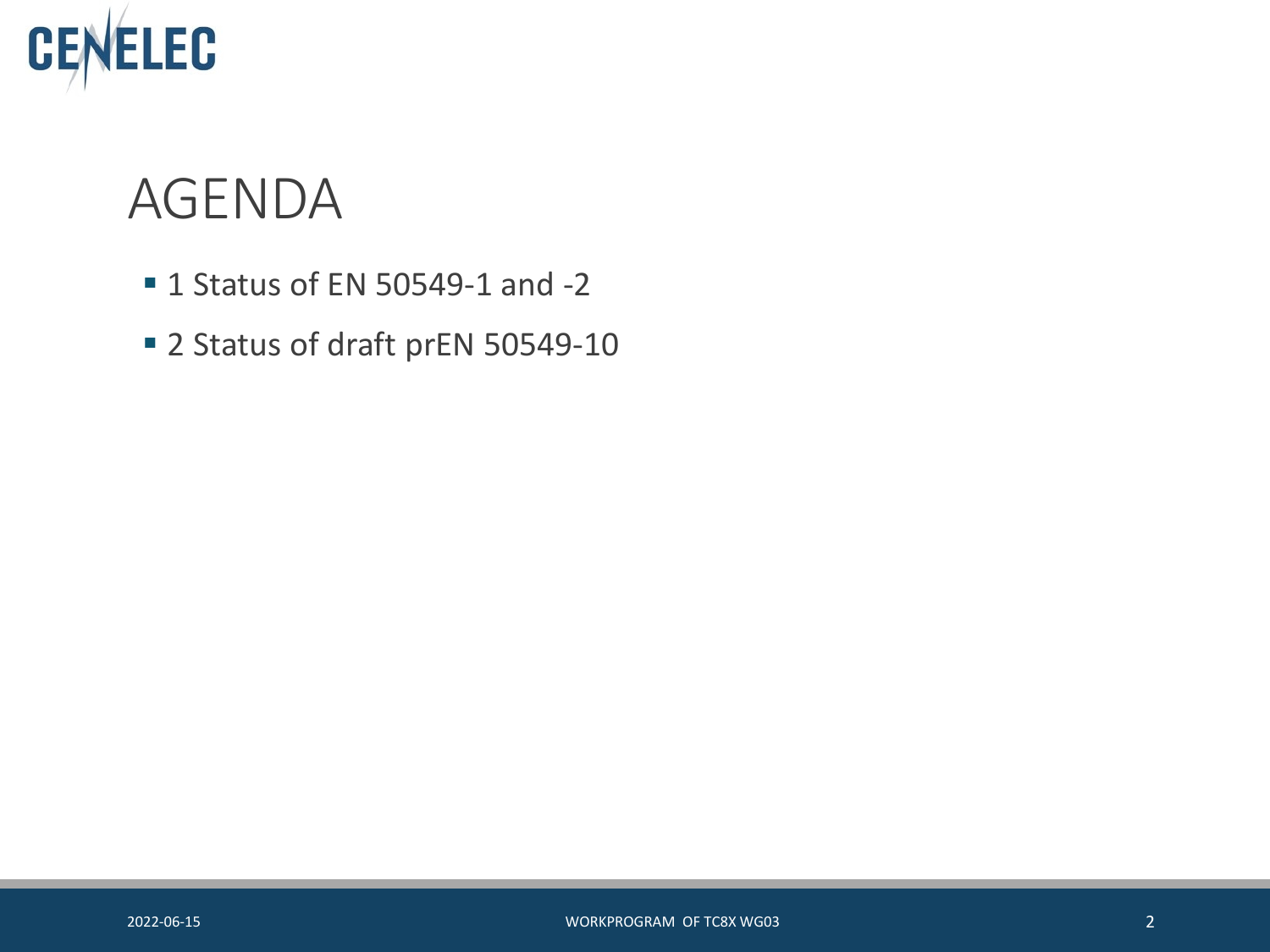# EC

## Status of EN 50549-1 and -2

- **Published on 2019-02-01.**
- Survey for change request conducted (2021)
- Limited number of request,
- Urgent items will be solved in Amendment
	- Amendment document for enquiry will be delivered to management ca. 09/2022.
	- **Further Schedule:** 
		- 5 Month editing period at CCMC and public enquiry with national committees
		- max 4 month working period for technical changes
		- 5 month editing period at CCMC and formal vote with national committees
		- Publication 2023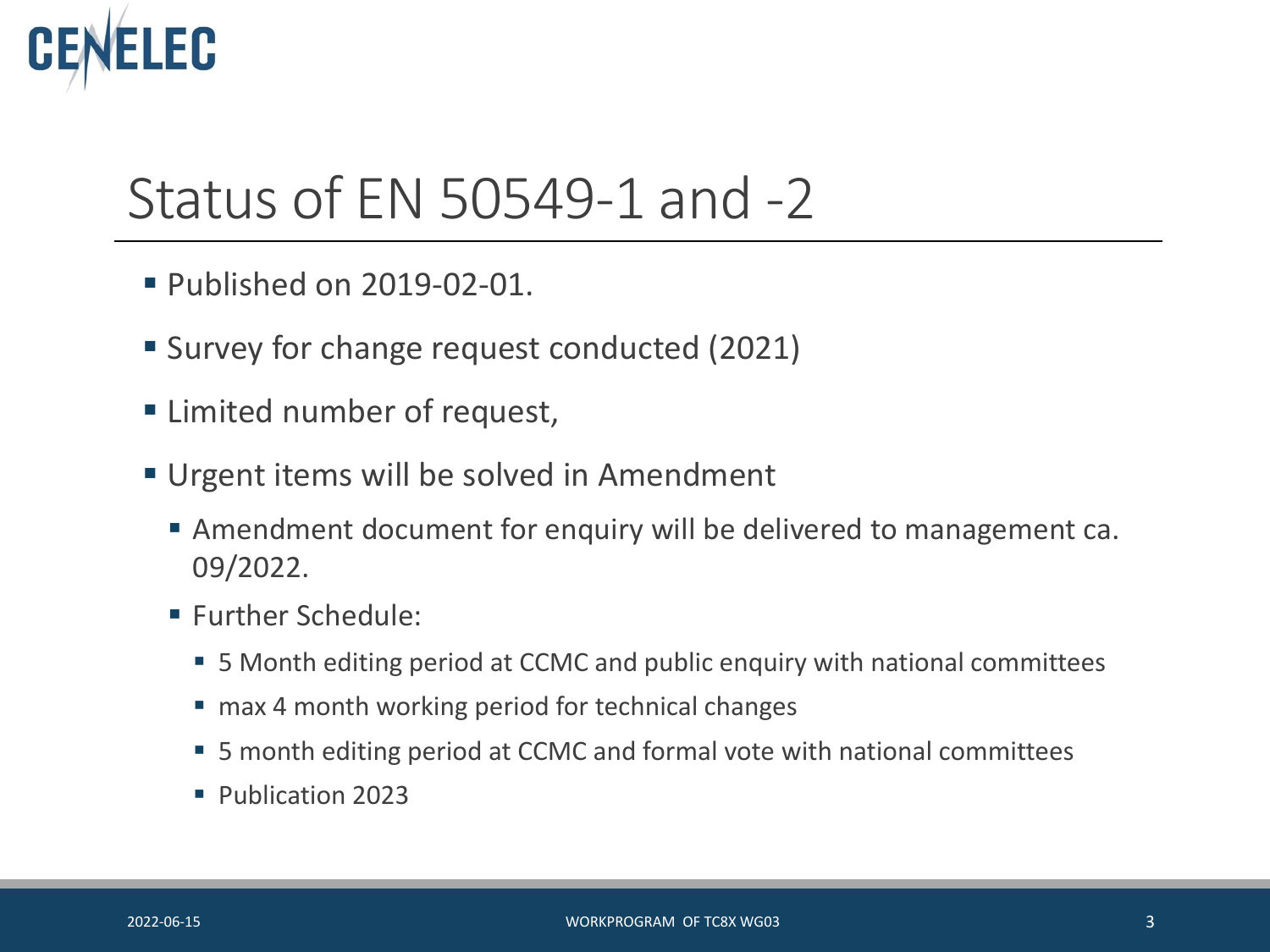# **EC**

### Status of EN 50549-1 and -2

- **Published on 2019-02-01.**
- Survey for change request conducted (2021)
- **Example 1** Limited number of request,
- **Long term items are prepared for edition 2** 
	- **Project not officially started**
	- **Discussion on ed.2 starts September 2022**
	- Results of EG ACPPM are planned to be included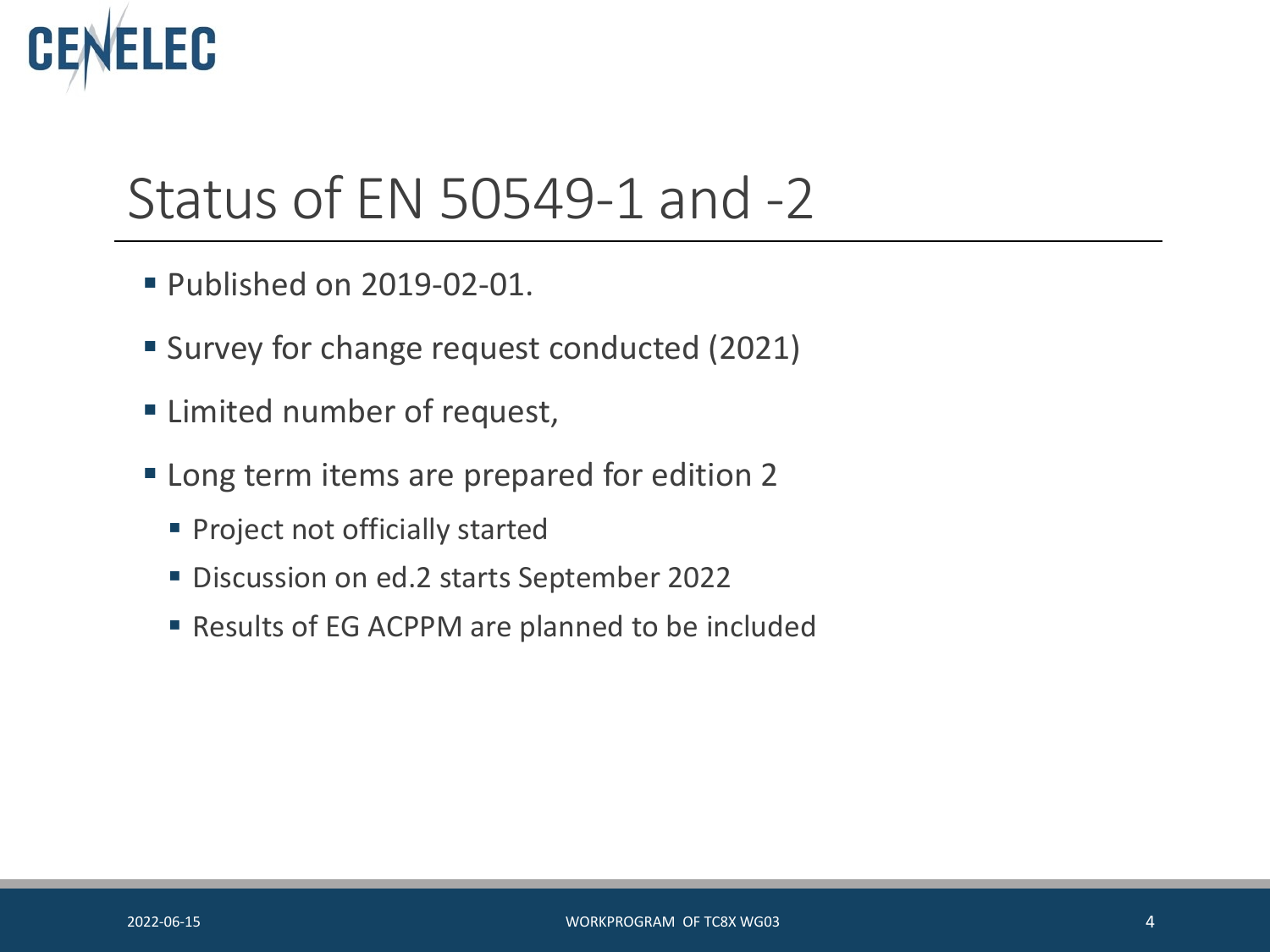# EC

### Status of EN 50549-10

- Document for comments has been distributed in TC8X to the NCs in November 2020
- Comments discussed and integrated in 2021
- Public enquiry April to June 2022
- Positive vote but many comments, editorial and technical
- **Decision for direct publication pending** 
	- In case of direct publication, publication expected in 2022
	- In case of technical changes and formal vote, publication expected in 2023